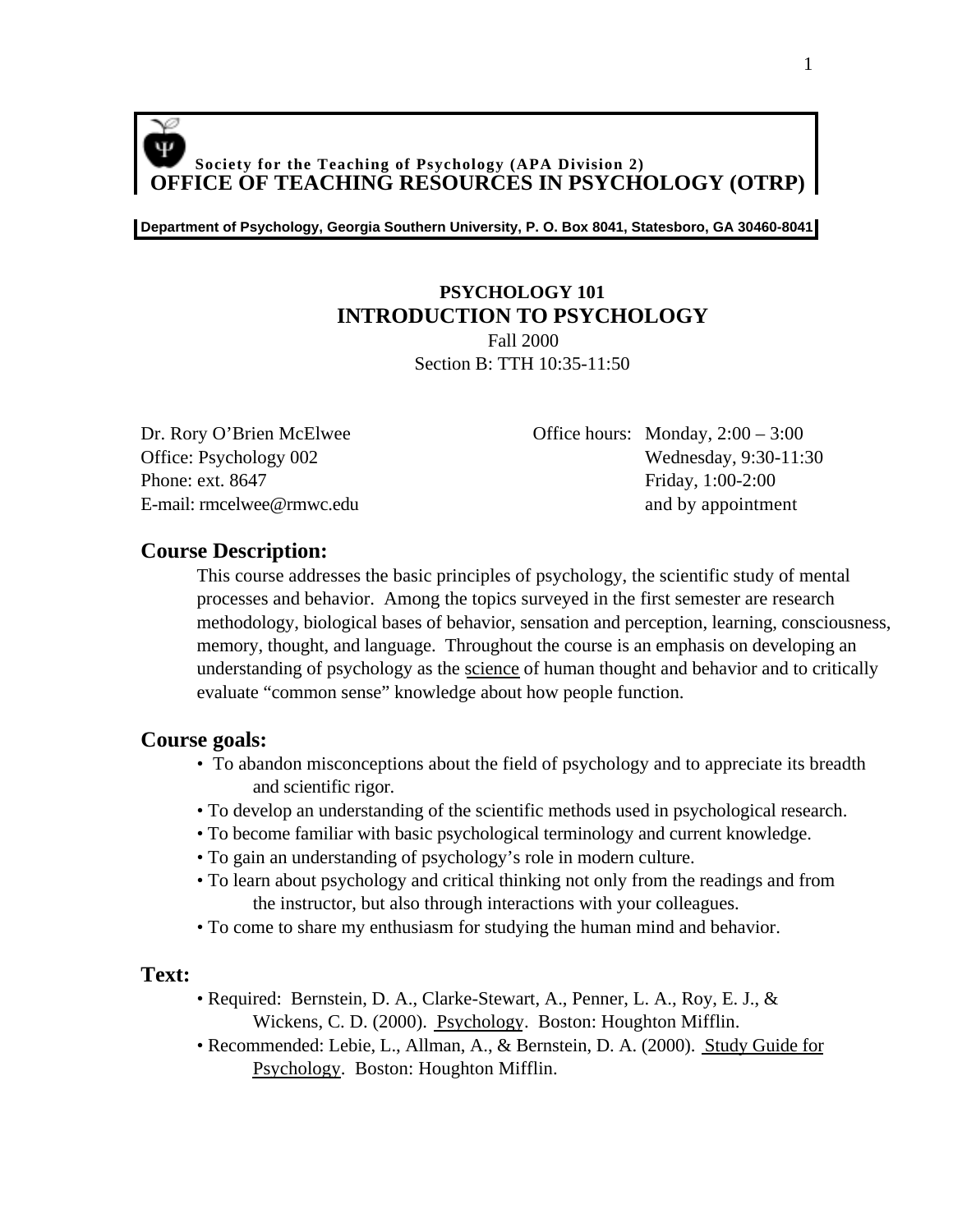# **Attendance:**

Attendance at all classes is expected. A class roster will be placed on the wall beside the door. Please initial the class roster before each class meeting. Some of the material presented in class does not appear in the text book, but will be covered on exams. If your attendance is erratic, I will schedule a conference with you to determine why. Frequent absences can adversely affect your grade in this course.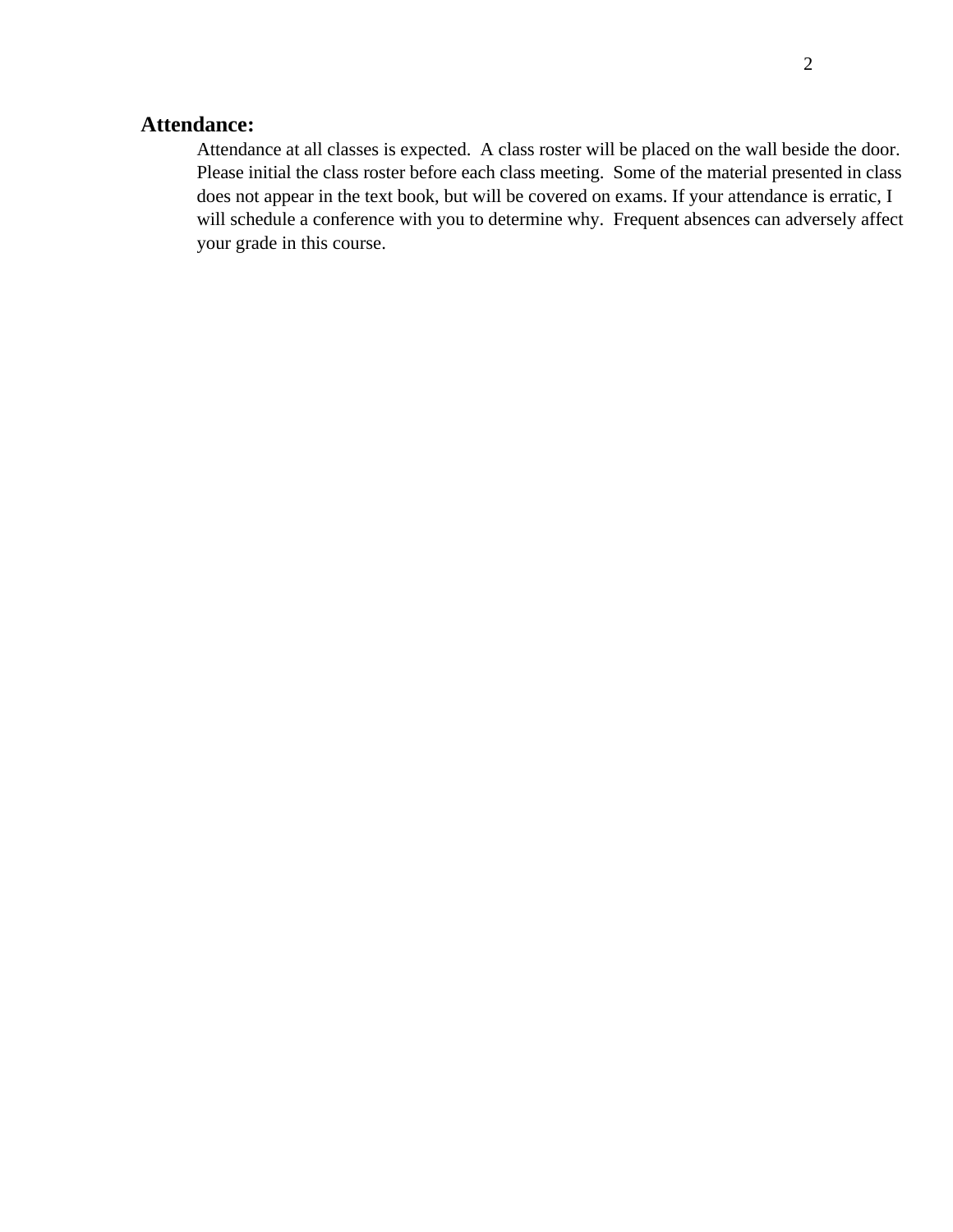### **Evaluation:**

- **Reading Assignments**: You are expected to do all reading assignments prior to coming to class. If students are unprepared, I will incorporate pop quizzes into the course.
- **Exams**: There will be four non-cumulative exams during the term and a self-scheduled cumulative final exam. The exams will be a combination of multiple choice, short answer, and essay questions, and will cover material from the readings as well as from class lectures and discussions.
- **Laboratory Exercises:** You will participate in four laboratory exercises and will turn in written responses to questions for each. See separate handout for details.
- **Participation in Research Projects:** Opportunities to serve as participants in student and faculty research projects may be available. These provide excellent opportunities to learn first-hand about the research process in psychology. To compensate you for participation that takes places outside of class time, you will be awarded three points toward your final grade for any studies in which you participate.
- **Late Assignment/Missed Exam Policy**: Except for health or family emergencies, all exams must be taken and all work must be turned in on the dates listed here (unless explicitly changed by the instructor). In the interest of fairness for all students, make-up tests will not normally be given and late assignments will be subject to significant grade penalties except in cases of genuine and documented emergencies.

#### **The final grade will be computed as follows:**

|             | Date           | Chapters                    | Weight           |
|-------------|----------------|-----------------------------|------------------|
| Exam 1      | 9/19           | $1 - 2$                     | 100 points       |
| Exam 2      | 10/12          | $3 - 5$                     | 100 points       |
| Exam 3      | 11/7           | $6 - 7$                     | 100 points       |
| Final Exam  | self-scheduled | 8-9 & cumulative 150 points |                  |
| Lab Reports | see schedule   |                             | $100$ points     |
|             |                |                             | 550 points total |

Final grades will be computed as a percentage of the possible points you earned:

| $\mathsf{A}$ | 93-100%  | $511-550$ points | C.   | 73-76.9%   | $401-422$ points |
|--------------|----------|------------------|------|------------|------------------|
| $A-$         | 90-92.9% | 495-510 points   | $C-$ | 70-72.9%   | 385-400 points   |
| $B+$         | 87-89.9% | 478-494 points   | $D+$ | 67-69.9%   | 368-384 points   |
| B.           | 83-86.9% | 456-477 points   | D    | 60-66.9%   | 330-367 points   |
| $B-$         | 80-82.9% | 440-455 points   | F    | $0-59.9\%$ | $0-329$ points   |
| $C_{\pm}$    | 77-79.9% | 423-439 points   |      |            |                  |

### **HONOR CODE**

*Please note that all exams and written assignments in this course are pledged work under the R-MWC honor code. I encourage you to study with other students in the class for the exams and to discuss course material with them. However, your exams and papers must be your work alone. It is, however, permissible to have someone who is not enrolled in this course proofread your papers for you. Please note that it is a violation of the honor code in this course to look at exams from other offerings of this course, whether concurrent or past, regardless of the instructor of the course. It is also a violation of the honor code to provide me with false information in order to obtain special consideration for an illness or personal problem. If you need clarification about how the honor code applies in this course, I will be happy to meet with you to discuss it.*